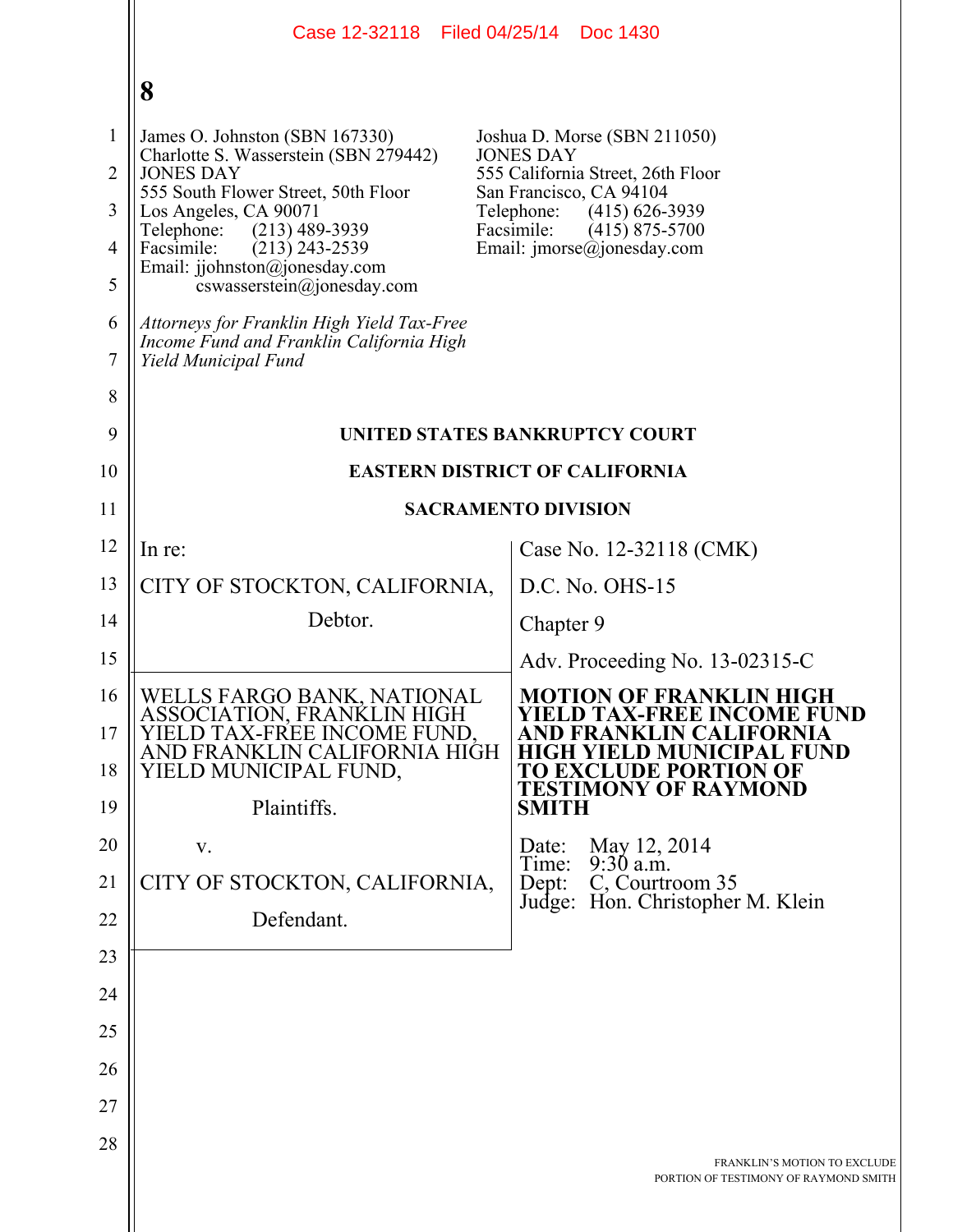1

2

3

5

6

7

8

9

10

11

12

13

14

15

Pursuant to the Scheduling Order<sup>1</sup> and Rule 26 of the Federal Rules of Civil Procedure, Franklin High Yield Tax-Free Income Fund and Franklin California High Yield Municipal Fund (collectively, "Franklin") hereby move to exclude the portion of testimony of Raymond Smith set forth in *Direct Testimony Declaration Of Raymond Smith In Support Of City's Confirmation of First Amended Plan for the Adjustment of Debts of City of Stockton, California (November 15, 2013)* [Docket No. 1365 / Adv. Pro. Docket No. 60] (the "Direct Testimony") that impermissibly goes beyond the information contained in the *Submission By The City Of Stockton Of Rebuttal Expert Report Of Raymond F. Smith* [Adv. Docket No. 43] (the "Smith Report"). In support of this Motion, Franklin states as follows:

### **INTRODUCTION**

By this Motion, Franklin objects to the introduction of the Direct Testimony offered by the City in violation of the Scheduling Order and the Federal Rules of Civil Procedure. Franklin will be prejudiced if the Court is allowed to consider the Direct Testimony that impermissibly goes beyond the rebuttal testimony offered by the City in the Smith Report.

16 17 18 19 20 21 22 23 Such testimony is inadmissible under the Scheduling Order and Rule 26 of the Federal Rules of Civil Procedure because the City has attempted to delinquently introduce the Direct Testimony after the schedule set for the submission of rebuttal reports and the conclusion of depositions of expert witnesses – prejudicing Franklin by preventing it from preparing its rebuttal to the new testimony or obtaining discovery on the opinions expressed prior to trial. The late submission of this testimony is neither substantially justified nor harmless and the City cannot meet any burden that would excuse its blatant violations of the Scheduling Order and Rule 26. *Yeti by Molly Ltd. v. Deckers Outdoor Corp.*, 259 F.3d 1101, 1106-07 (9th Cir. 2001).

 $\overline{a}$ 

25 26 27 28 1 For purposes of these Objections, the term "Scheduling Order" means, collectively, the *Order Governing The Disclosure And Use Of Discovery Information And Scheduling Dates Related To The Trial In The Adversary Proceeding And Any Evidentiary Hearing Regarding Confirmation Of Proposed Plan Of Adjustment* (the "Initial Scheduling Order") [Docket No. 1224 / Adv. Pro. Docket No. 16], as amended by the *Order Modifying Order Governing The Disclosure And Use Of Discovery Information And Scheduling Dates Related To The Trial In The Adversary Proceeding And Any Evidentiary Hearing Regarding Confirmation Of Proposed Plan Of Adjustment* (the "Modified Scheduling Order") [Docket No. 1242 / Adv. Pro. Docket No. 18]. Capitalized terms not otherwise defined herein shall have the meaning ascribed to such term in the Scheduling Order, or the *Complaint For Declaratory Relief* (the "*Complaint*") [Adv. Pro. Docket No. 1], as applicable.

<sup>24</sup>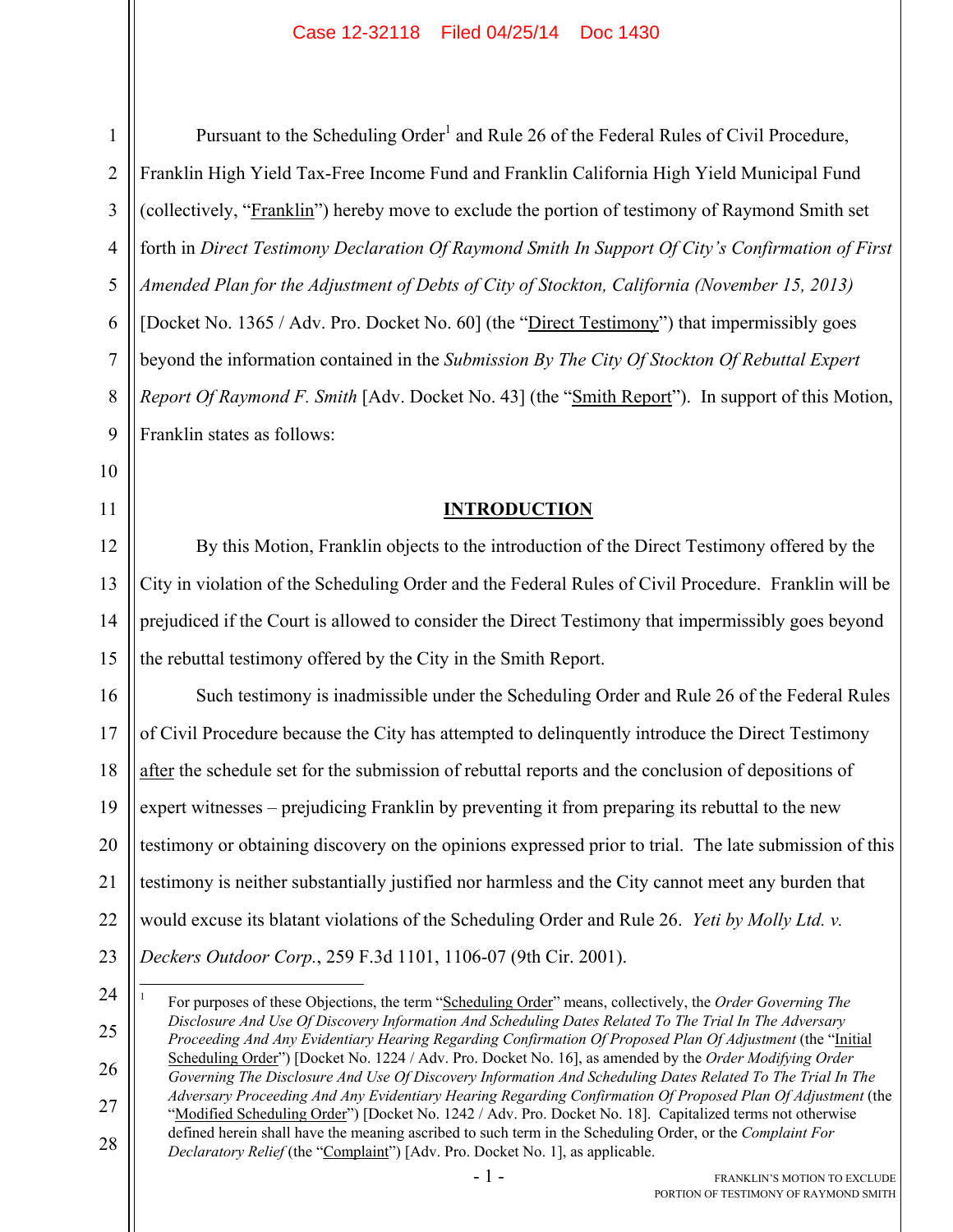$\mathsf{I}$ 

| 1              | As contemplated by the Scheduling Order, Franklin will submit objections to the Direct                                                                                                                                                                                       |  |  |  |  |  |  |  |
|----------------|------------------------------------------------------------------------------------------------------------------------------------------------------------------------------------------------------------------------------------------------------------------------------|--|--|--|--|--|--|--|
| $\overline{2}$ | Testimony on or before April 25, 2014. The issues raised in this Motion are in addition to the other                                                                                                                                                                         |  |  |  |  |  |  |  |
| 3              | issues raised in such objections.                                                                                                                                                                                                                                            |  |  |  |  |  |  |  |
| $\overline{4}$ |                                                                                                                                                                                                                                                                              |  |  |  |  |  |  |  |
| 5              | <b>RELEVANT BACKGROUND</b>                                                                                                                                                                                                                                                   |  |  |  |  |  |  |  |
| 6              | The Scheduling Order provides clear and unambiguous deadlines, including the following                                                                                                                                                                                       |  |  |  |  |  |  |  |
| $\tau$         | relevant to this Motion:                                                                                                                                                                                                                                                     |  |  |  |  |  |  |  |
| 8              | Initial disclosures of fact and expert witnesses were to be made on                                                                                                                                                                                                          |  |  |  |  |  |  |  |
| 9              | or before January 31, 2014; <sup>2</sup>                                                                                                                                                                                                                                     |  |  |  |  |  |  |  |
| 10             | Final disclosures of fact and expert witnesses were to be made on                                                                                                                                                                                                            |  |  |  |  |  |  |  |
| 11             | or before March 26, 2014; <sup>3</sup>                                                                                                                                                                                                                                       |  |  |  |  |  |  |  |
| 12             | Expert reports were to be filed and served on or before                                                                                                                                                                                                                      |  |  |  |  |  |  |  |
| 13             | March 26, 2014; <sup>4</sup>                                                                                                                                                                                                                                                 |  |  |  |  |  |  |  |
| 14             | Rebuttal expert reports were to be filed and served on or before                                                                                                                                                                                                             |  |  |  |  |  |  |  |
| 15             | April 4, $2014$ <sup>5</sup> and                                                                                                                                                                                                                                             |  |  |  |  |  |  |  |
| 16             | Expert depositions were to conclude on or before April 18, 2014. <sup>6</sup>                                                                                                                                                                                                |  |  |  |  |  |  |  |
| 17             |                                                                                                                                                                                                                                                                              |  |  |  |  |  |  |  |
| 18             | $\sqrt{2}$<br>Modified Scheduling Order ¶ 2 ("On or before January 31, 2014, each Party shall exchange and provide to the other                                                                                                                                              |  |  |  |  |  |  |  |
| 19             | Parties preliminary lists of all witnesses (other than witnesses from whom expert reports will be submitted pursuant<br>to Rule $26(a)(2)(B)$ of the Federal Rules of Civil Procedure) that such Party then believes that it may call to provide                             |  |  |  |  |  |  |  |
| 20             | testimony at the Trial or the Hearing, as described in 128 of the [Initial] Scheduling Order. Also on or before<br>January 31, 2014, each Party intending to present expert testimony shall exchange and provide to the other Parties                                        |  |  |  |  |  |  |  |
| 21             | the identity of any expert witness it may use to present evidence in its case-in-chief and shall provide a written<br>summary of the topics that each such witness is expected to address, as described in 130 of the [Initial] Scheduling                                   |  |  |  |  |  |  |  |
| 22             | Order.").<br>3<br>Id. ¶ 5 ("Also on or before March 21, 2014, each Party intending to present evidence shall serve on each other Party                                                                                                                                       |  |  |  |  |  |  |  |
| 23             | a list of fact and expert witnesses (other than rebuttal and impeachment witnesses) whose testimony the Party may<br>submit at the Trial or Hearing, as described in 136 of the [Initial] Scheduling Order."). The City and Franklin                                         |  |  |  |  |  |  |  |
| 24             | agreed to extend such deadline to March 26, 2014.                                                                                                                                                                                                                            |  |  |  |  |  |  |  |
| 25             | <i>Id.</i> 15 ("On or before March 21, 2014, each Party intending to present expert testimony shall serve and file its<br>expert reports as provided in 131 of the [Initial] Scheduling Order."). The City and Franklin agreed to extend such<br>deadline to March 26, 2014. |  |  |  |  |  |  |  |
| 26<br>27       | 5<br><i>Id.</i> <b>18</b> ("On or before April 4, 2014, each Party intending to present rebuttal expert testimony shall serve and file its<br>rebuttal expert reports, as described in ¶ 32 of the [Initial] Scheduling Order.").                                            |  |  |  |  |  |  |  |
| 28             | 6<br><i>Id.</i> 19 ("Expert depositions shall commence on or after April 8, 2014, and must conclude by no later than<br>April 18, 2014.").                                                                                                                                   |  |  |  |  |  |  |  |
|                | $-2-$<br>FRANKLIN'S MOTION TO EXCLUDE                                                                                                                                                                                                                                        |  |  |  |  |  |  |  |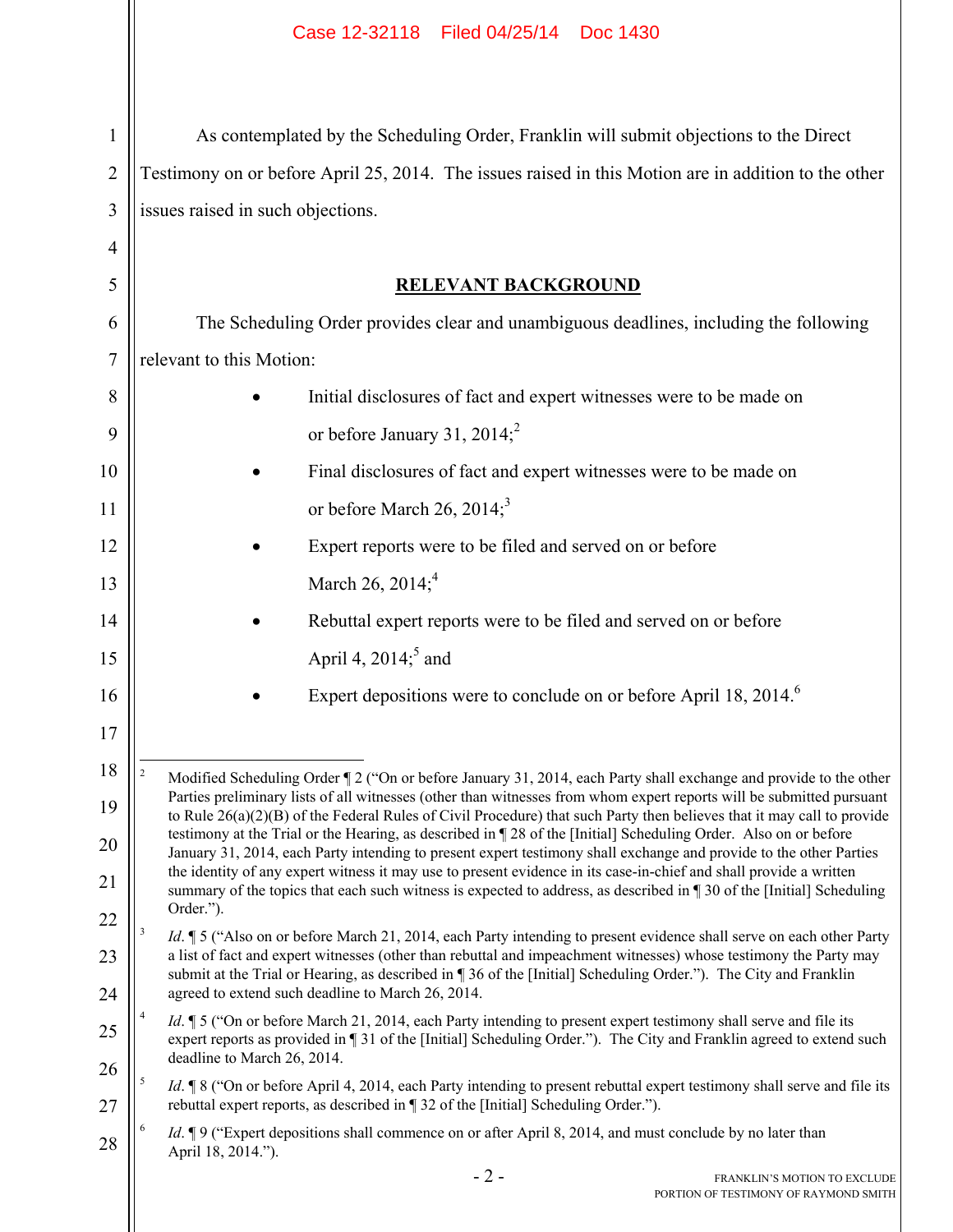#### Case 12-32118 Filed 04/25/14 Doc 1430

When the City disclosed its initial slate of witnesses on January 31, 2014, it did not identify Mr. Smith as one of its expert witnesses. When the City finalized its slate of witnesses on March 26, 2014, Mr. Smith was also not identified as an expert witness. In fact, Mr. Smith was unknown to Franklin until the City issued the Smith Report on the evening of April 4, 2014.

Pursuant to the Smith Report, Mr. Smith confirmed that his expert rebuttal testimony would be limited to offering rebuttal testimony with respect to the Fredrick Chin Appraisal Report of Swenson Golf Course, Van Buskirk Golf Course, Van Buskirk Community Center and Oak Park in Stockton, California (the "Chin Report"). Mr. Smith did evaluate the Chin Report and has specifically listed in his own report the areas thereof of which he was critical.

10 11 12 13 14 15 16 17 18 Just hours before Mr. Smith's deposition, the City produced a slew of additional documents, including handwritten notes from interviews Mr. Smith apparently conducted only after completing the Smith Report. During his deposition, Mr. Smith categorized such efforts as "additional" work done in preparation for his deposition, but conceded that he actually spent more time preparing for deposition than he spent researching, analyzing and writing his report. Based on such newly produced information, substantial time was spent at deposition confirming how such additional information supplemented, modified or changed the Smith Report.<sup>7</sup> But, during that deposition, Mr. Smith confirmed that the Smith Report, as confirmed by the additional deposition preparation, set forth the full extent of his rebuttal expert testimony for purposes of trial. $8$ 

19 20 In the Direct Testimony, however, Smith went well beyond what was included in the Smith Report and what was testified to at deposition. Specifically, the Direct Testimony

- 21 (1) inappropriately expands upon the opinions contained in the Smith Report by incorporating the
- 22

 $\overline{a}$ 

1

2

3

4

5

6

7

8

9

23

28 8 Smith Tr. 73:11-75:1.

<sup>24</sup> 25 26 27 7 Between April 1, 2014, when Mr. Smith was retained by the City as a rebuttal expert witness, and April 4, 2014, when the Smith Report was filed, Mr. Smith spent a total of 23 hours preparing the Smith Report. As of the beginning of his deposition, on April 17, 2018, Mr. Smith had devoted an additional 27.75 hours of work in an effort to support the opinions in the Smith Report. Transcript (Rough) of Deposition of Raymond Smith ("Smith Tr.") 40:5-20. Relevant passages of the Smith Tr. are attached to the accompanying *Declaration Of Joshua D. Morse In Support Of Motion Of Franklin High Yield Tax-Free Income Fund and Franklin California High Yield Municipal Fund To Exclude Portions Of Testimony Of K. Dieker, V. Toppenberg, R. Smith and R. Leland, And Motions To Exclude Testimony Of M. Cera And T. Nelson* ("Morse Decl.") as Exhibit G. Based on the Direct Testimony, it appears that Mr. Smith spent many additional hours attempting to supplement his plainly-deficient initial report and to remedy the numerous deficiencies in his analysis exposed during his deposition.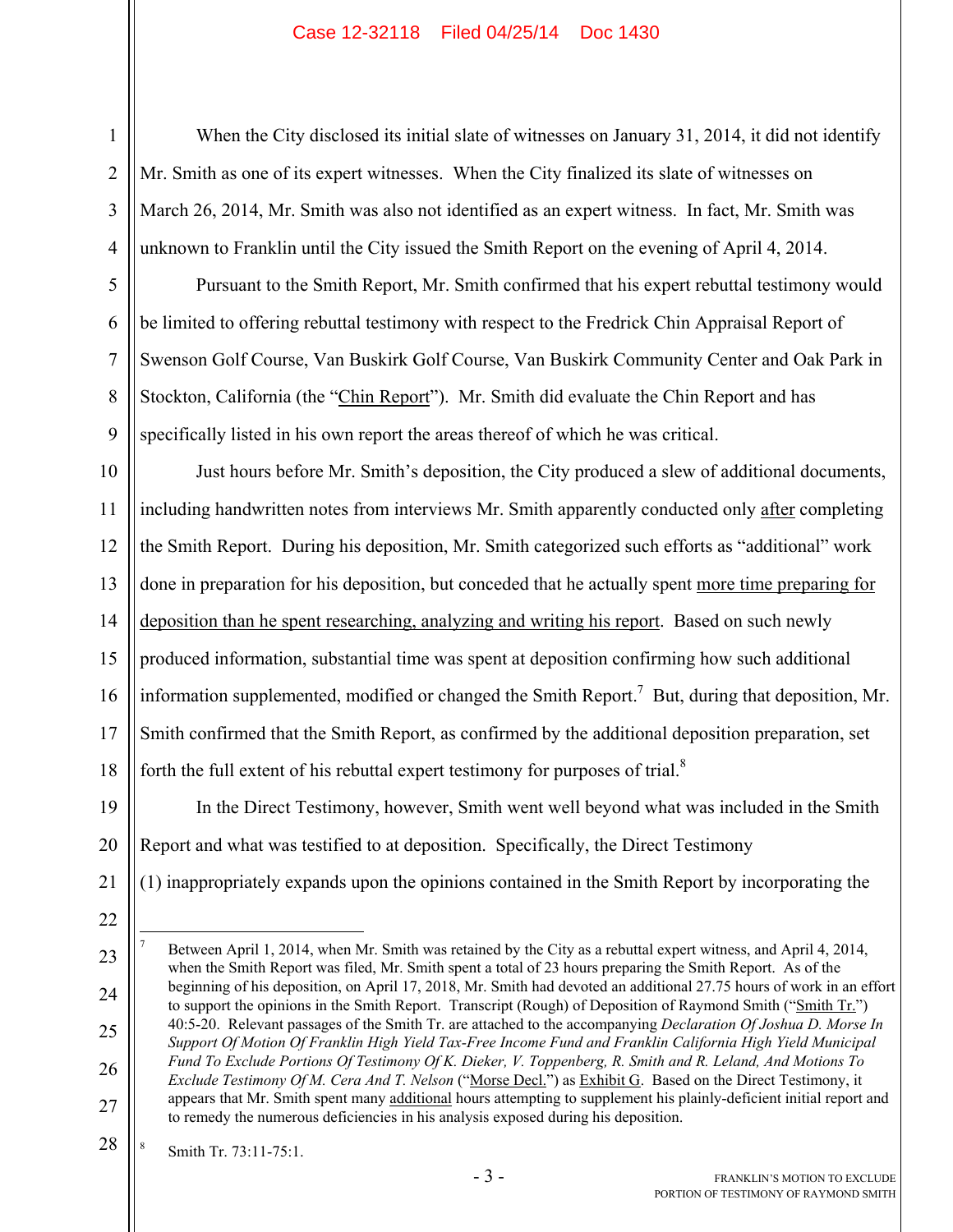#### Case 12-32118 Filed 04/25/14 Doc 1430

1 2 3 4 5 6 "additional" work done by Mr. Smith after issuance of the Smith Report (and, indeed, after Mr. Smith's deposition); and (2) offers entirely new opinions and conclusions not addressed by Mr. Smith in either the Smith Report or at his deposition.<sup>10</sup> In fact, the Direct Testimony has been expanded so far that it even includes testimony relating to Mr. Smith's rebuttal of various testimony given by Mr. Chin at his deposition, which did not occur until the day after Mr. Smith's own deposition.<sup>11</sup>

7 8 9 10 11 12 13 14 15 16 17 Mr. Smith cannot continue to modify his testimony every time he publishes his opinions (report, deposition, and then testimony). A party may not rely on supplementation "as a way to remedy a deficient expert report or as a means of getting in, in effect, a brand new report." *Rojas v. Marko Zaninovich, Inc.*, No. 1:09-CV-OOT05 AWI, 2011 U.S. Dist. LEXIS 106044, at \*18-19 (E.D. Cal. Sept. 19, 2011) (citing *Medtronic Vascular, Inc. v. Abbot Cardiovascular Systems, Inc.*, 2008 U.S. Dist. LEXIS 112148 at \*6 (N.D. Cal. Oct. 15, 2008)); *see also Plumley v. Mockett*, 836 F. Supp. 2d 1053, 1062 (C.D. Cal. 2010) (expert's declaration not proper supplement under Rule 26(e) because "supplementary disclosures do not permit a party to introduce new opinions after the disclosure deadline under the guise of a 'supplement'"). Similarly, supplementation is not appropriate simply "because the expert did an inadequate or incomplete preparation." *Akeva LLC v. Mizuno Corp.*, 212 F.R.D. 306, 310 (M.D.N.C. 2002) (citations omitted).

18 19 20 21 22 This is not an inconsequential matter, as Mr. Smith's inclusion of new and revised testimony has prejudiced Franklin materially. Specifically, Franklin has not had an opportunity to obtain discovery on Mr. Smith's entirely new opinions, prejudicing its ability to cross-examine effectively Mr. Smith at trial. This surely is the result desired by the City. Mr. Smith's untimely, undisclosed, and prejudicial testimony should be stricken from his Direct Testimony.

23 24

25

26

- -<br>9 Direct Testimony ¶¶ 3-10.
- 27 <sup>10</sup> Direct Testimony ¶¶ 11-23.

28 <sup>11</sup> Direct Testimony ¶ 11.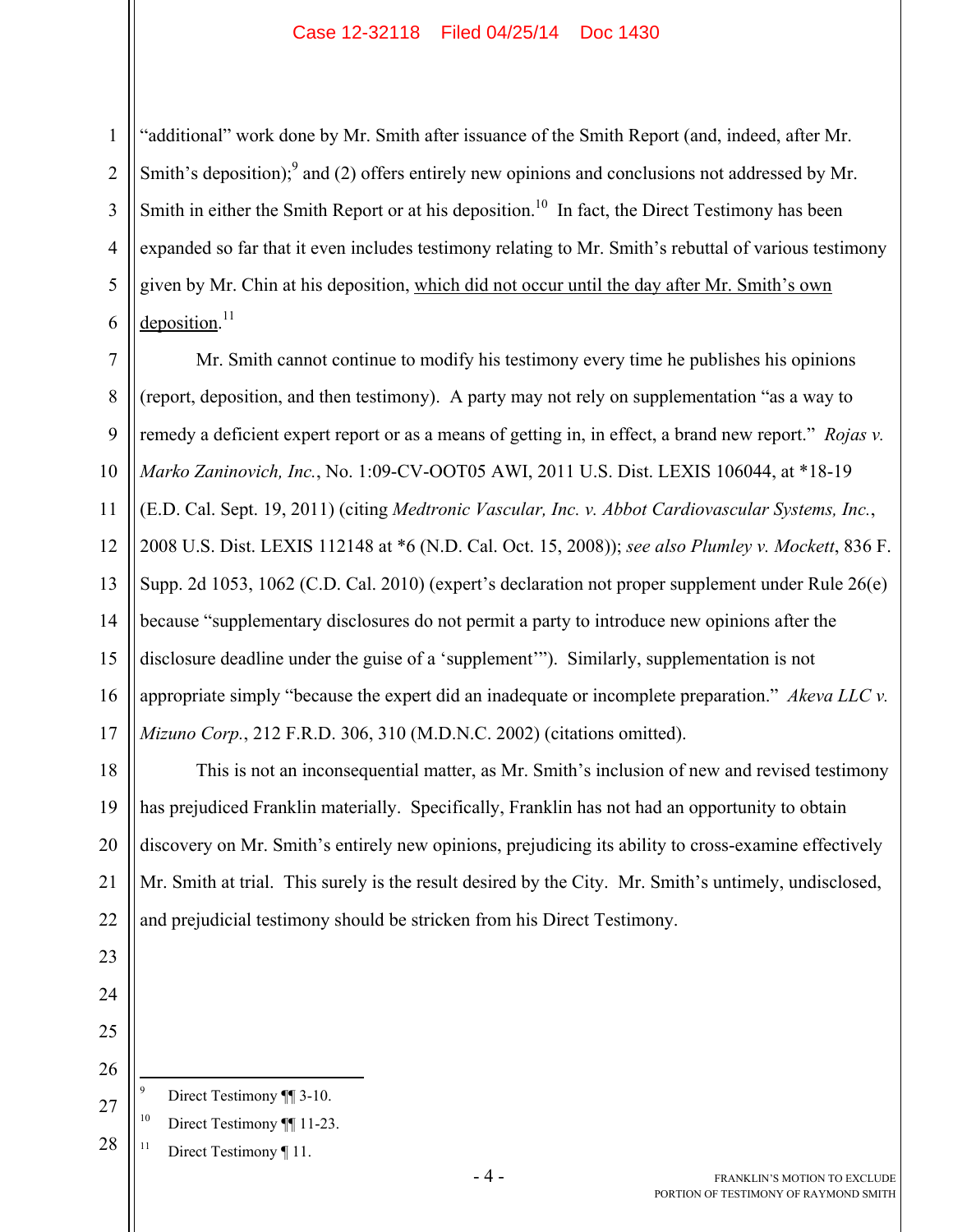## **ARGUMENT**

| <b>ARGUMENT</b>                                                                                                   |  |  |  |  |  |
|-------------------------------------------------------------------------------------------------------------------|--|--|--|--|--|
| By their terms, the Scheduling Order and Rule 26 only authorize the admission of expert                           |  |  |  |  |  |
| testimony where the testimony has been properly disclosed. For rebuttal experts, the disclosure of                |  |  |  |  |  |
| the topics and breadth of their intended testimony was due on April 4, 2014, along with their rebuttal            |  |  |  |  |  |
| expert reports. Mr. Smith's disclosure and his rebuttal expert report are governed by the Scheduling              |  |  |  |  |  |
| Order and by Rule 26 – which requires a "complete statement of all opinions the witness will                      |  |  |  |  |  |
| express and the basis and reasons for them." <sup>12</sup> As discussed below, to the extent the Direct           |  |  |  |  |  |
| Testimony attempts to expand on the scope of testimony identified in the Smith Report, such                       |  |  |  |  |  |
| testimony should be stricken from his Direct Testimony.                                                           |  |  |  |  |  |
|                                                                                                                   |  |  |  |  |  |
| Mr. Smith Was Required To Make A Complete Statement Of His Rebuttal<br>1.<br><b>Position In The Smith Report.</b> |  |  |  |  |  |
| As a rebuttal witness, Mr. Smith was not disclosed to Franklin until April 4, 2014, when the                      |  |  |  |  |  |
| City filed the Smith Report. At the time he issued his report, Mr. Smith was obligated to make a                  |  |  |  |  |  |
| "complete statement" of the topics upon which he would provide testimony. He did not do so.                       |  |  |  |  |  |
| For a report to be complete (and satisfy Rule 26) it must include the underlying conclusions                      |  |  |  |  |  |
| upon which the expert will base its opinions. See Oliner v. Kontrabecki (In re Cent. European                     |  |  |  |  |  |
| Indus. Dev. Co.), 427 B.R. 149, 156 (Bankr. N.D. Cal. 2009). The report must also contain an                      |  |  |  |  |  |
| explanation for the basis of those opinions. See Atkins v. Cnty. of Orange, 372 F. Supp. 2d 377, 395              |  |  |  |  |  |
| (S.D.N.Y. 2005); <i>Ohime v. Foresman</i> , 186 F.R.D. 507, 508-09 (N.D. Ind. 1999). Most importantly,            |  |  |  |  |  |
| it must contain "a complete statement of the opinion the witness will express." United States v. 14.3             |  |  |  |  |  |
| Acres of Land, No. 07-CV-886-W(NLS), 2008 WL 4079272, at *6 (S.D. Cal. Aug. 29, 2008)                             |  |  |  |  |  |
| (emphasis added).                                                                                                 |  |  |  |  |  |
| In light of the Direct Testimony, the Smith Report failed to meet this critical requirement.                      |  |  |  |  |  |
| We know this because the City is now attempting to supplement the Smith Report with the Direct                    |  |  |  |  |  |
| Testimony, including the offering of additional rebuttal opinions that were not disclosed in the Smith            |  |  |  |  |  |
|                                                                                                                   |  |  |  |  |  |

26 Report or at Mr. Smith's deposition.

27 28

 $12$ Fed. R. Civ. P.  $26(a)(2)(B)(i)$ .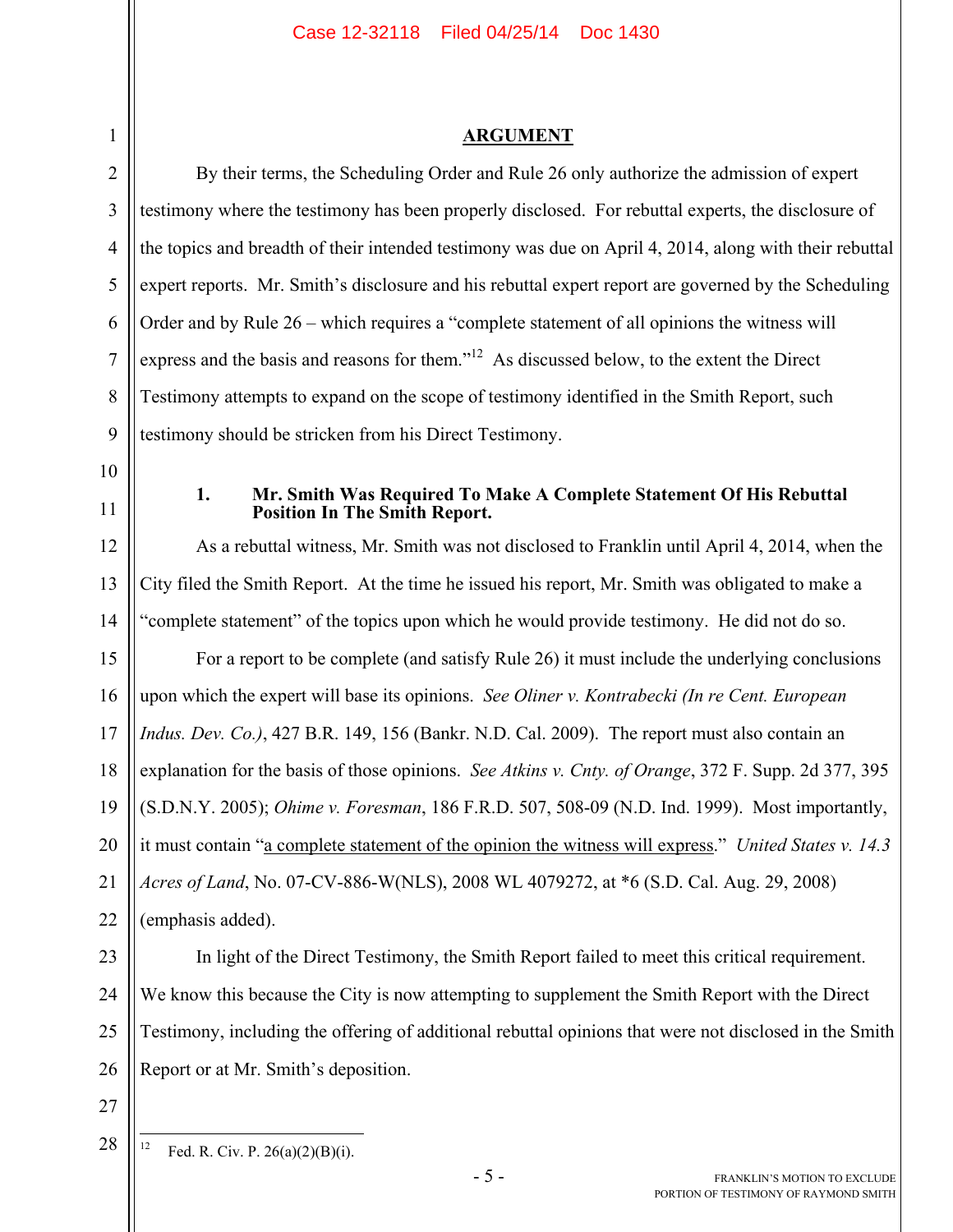1

2

3

4

5

6

13

15

16

23

24

25

26

27

28

# **2. The Direct Testimony Is An Impermissible Supplement To The Smith Report.**

If an expert determines he has made an error in his report or discovers new evidence relevant to the opinions expressed in the report he is required to supplement his report. Supplementation of the report is addressed in and governed Rule  $26<sup>13</sup>$  The supplementation process allows for proper notice and, where necessary, discovery related to any modifications/expansions in the expert's opinions.

7 8 9 10 11 12 The City, however, has not submitted a supplement to Mr. Smith's report or his deposition testimony. Instead it has submitted the Direct Testimony with opinions and conclusions that were neither addressed in the Smith Report nor at Mr. Smith's deposition. By waiting until after the expiration of expert discovery, Mr. Smith cannot be deposed on his new opinions and conclusions – which creates a prejudice to Franklin and limits its ability to prepare for cross-examination of Mr. Smith.

14 This has prejudiced Franklin. Accordingly, the modifications to Mr. Smith's testimony should not be permitted and should be stricken from his Direct Testimony

**CONCLUSION**

17 18 19 20 21 22 Mr. Smith's failure to identify in the Smith Report or testify at deposition the various new rebuttal opinions now included in the Direct Testimony have prejudiced Franklin. Franklin was not able to depose Mr. Smith on these topics and will not be able to appropriately prepare for Mr. Smith's cross examination on these topics. Based on the City's failure to meet the standards of Rule 26 (a) $(2)(B)$ , the submission of an insufficient expert report, and the inherent prejudice to Franklin, this Court should strike, at a minimum, Paragraphs 3 through 23 of the Direct Testimony.

 $13$ Rule 26(e)(2): "Expert Witness. For an expert whose report must be disclosed under Rule 26(a)(2)(B), the party's duty to supplement extends both to information included in the report and to information given during the expert's deposition. Any additions or changes to this information must be disclosed by the time the party's pretrial disclosures under Rule 26(a)(3) are due."